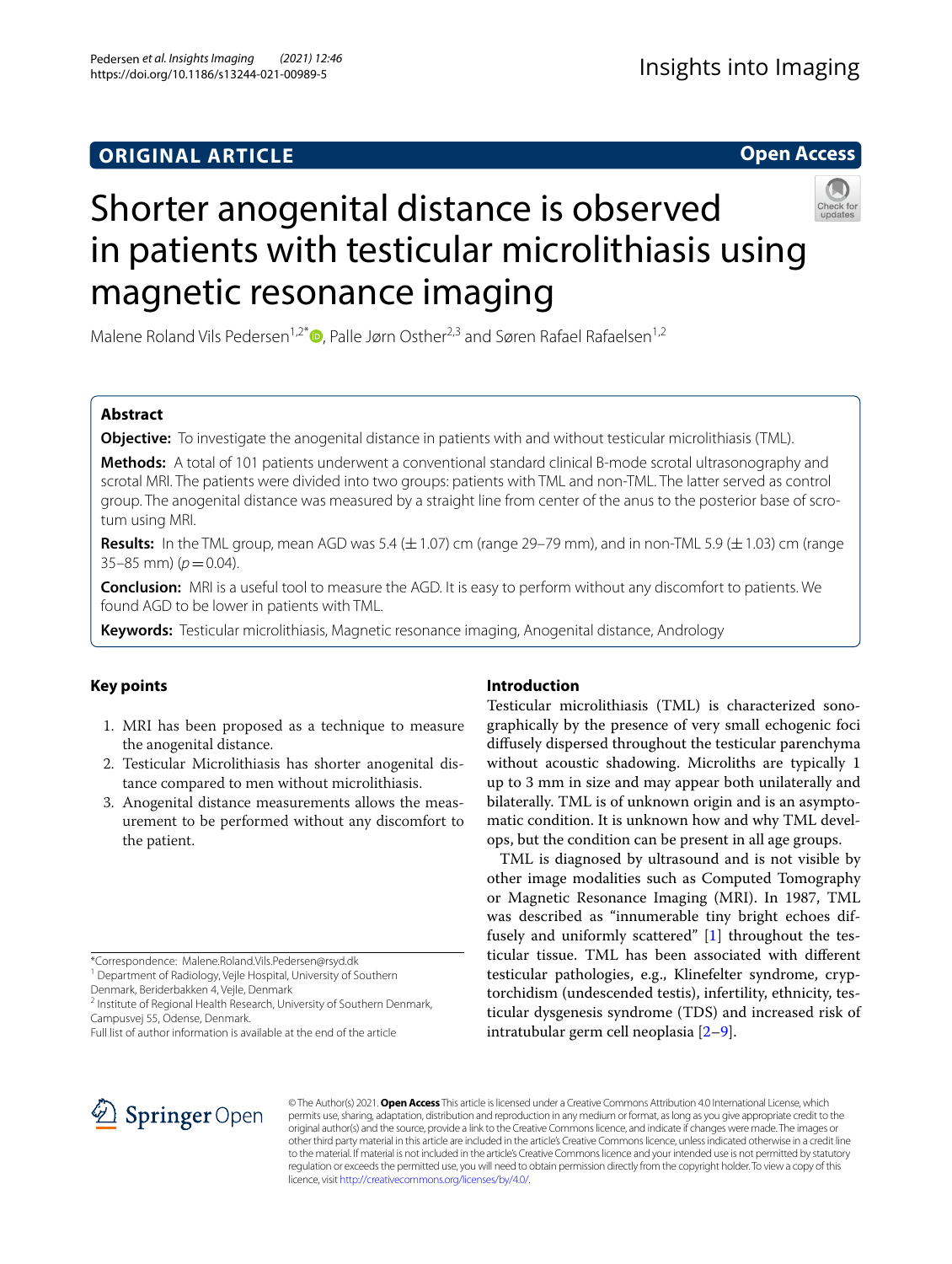The anogenital distance (AGD) is defined as the distance between the anus to the genitals. It has been suggested that shorter AGD is associated with infertility and testicular function [[10](#page-4-3)[–12](#page-4-4)] and infertility by prenatal exposure to smoking [\[13\]](#page-4-5). Studies have reported children with cryptorchidism have shorter AGD compared to healthy controls [[14](#page-4-6), [15](#page-4-7)]. A recent study found paracetamol exposure between 8 and 14 weeks of gestation was signifcant associated with shorter AGD [\[16](#page-4-8)]. AGD has also been suggested to be part of the TDS linked to abnormal testicular development during fetal life [\[17](#page-4-9)]. To our knowledge, no previous studies have investigated the association between TML and the AGD. Thus, based on these considerations, TML and AGD may be interrelated, and the aim of this retrospective explorative study was to compare AGD in patients with and without TML.

## **Methods**

The study was approved by the local hospital review board and the Danish Data protection Agency. Data were gathered according to the principles in the Declaration of Helsinki. Informed consent prior examination was mandatory.

## **Testicular microlithiasis and non‑testicular microlithiasis patients**

All patients were referred by their general practitioner to the department of Radiology due to testicular discomfort, pain, swelling or a small palpable lump and received a conventional standard B-mode scrotum ultrasonography and scrotal MRI examination during the period 2013–2017.

The subjects were divided into two groups: TML group and non-TML group. The latter served as control group. TML was defned as hyperechogenic foci with no acoustic shadowing, between 1 and 3 mm in size, and with fve or more foci per field of view. The European Society of Urogenital Radiology (ESUR) recommends the defnition of fve or more foci per feld of view [[18\]](#page-4-10).

Non-TML patients were defned as patients with normal testicles tissue without TML.

## **Ultrasonography**

All patients underwent a standard scrotal ultrasound investigation at our department of Radiology. The scrotal ultrasonography was performed by two of the authors or four other certifed radiologists (with more than fve years of scrotal ultrasound experience). Data were stored in the department's PACS system (Picture Archive Communication System, Easyviz Impax workstation, Medical Insight, Valby, Denmark). The patients were placed supine with the penis placed against the abdominal wall. First, palpation of both testicles was performed. Ultrasonography was used to measure length, height and width of both testicles. The presence or absence of TML was noted. The patients were investigated with a Siemens S3000 machine (Acuson Corporation, Siemens, Mountain View, CA, USA) with a linear 9L4 probe, frequency bandwidth: 4–9 MHz.

#### **MRI and AGD measurements**

All patients underwent MRI scrotal examination by a 1.5-T unit (Phillips, Ingenia, release 4.1.3.3) using a posterior coil. The patients were placed prone during the MRI scan, in order to limit scrotum movement. First, a short overview survey was performed followed by a T2-weighted spin echo; a T1-weighted and difusion weighted scans. The MRI scan time was maximum 20 min, and the MRI protocol was developed for imaging the scrotum (Table  $1$ ). AGD is defined as center of anus to the posterior base of scrotum using a straight line (Fig. [1\)](#page-2-0).

One observer measured the AGD distance twice in all patients in order to obtain valid and consistent measurements including intra-observer variability. The observer was blinded to patient data, patient history and other examinations. The same diagnostic screen was used to perform all the measurements. The observer could not discuss the cases with colleagues, as the measurements were performed in an undisturbed room. The observer had a time interval of 4 months between the first and second AGD measurements.

<span id="page-1-0"></span>**Table 1** The MRI examination protocol

| Parameters      | T2                          | T1                          | DWI                            |
|-----------------|-----------------------------|-----------------------------|--------------------------------|
| TR/TE           | 2593/100                    | 650/10                      | 3224/108                       |
| WFS/BW          | 0.932/235.2                 | 0.815/266.5                 | 13.121/16.6                    |
| FOV (mm)        | $130 \times 130$            | $110 \times 110$            | $200 \times 200$               |
| Slice thickness | $2 \text{ mm}$              | $2 \text{ mm}$              | $3 \text{ mm}$                 |
| Matrix          | $164 \times 162$            | $140 \times 137$            | $124 \times 122$               |
| Acq voxel       | $0.79 \times 0.45 \times 2$ | $0.79 \times 0.80 \times 2$ | $1.61 \times 1.63 \times 3$    |
| Recon voxel     | $0.45 \times 0.45 \times 2$ | $0.69 \times 0.69 \times 2$ | $1.56 \times 1.56 \times 3$    |
| NSA.            | 3                           | 3                           | 4                              |
| Scan time       | 4.14 min                    | $5.00$ min                  | $6.04$ min                     |
| Slice gab       | $0.9$ mm                    | $0.9$ mm                    | $0.4 \text{ mm}$               |
| b- values       | NR.                         | NR.                         | 0, 100, 300, 600, 900,<br>1100 |
| Scan plane      | Axial                       | Axial                       | Axial                          |

DWI=diffusion-weighted imaging, TE=Time to echo; TR=time to repetition; WFS = water fat shift, BW = bandwidth; FOV = field of view; NSA = numbers of averages,  $NR = not$  relevant.  $Acq = acquisition$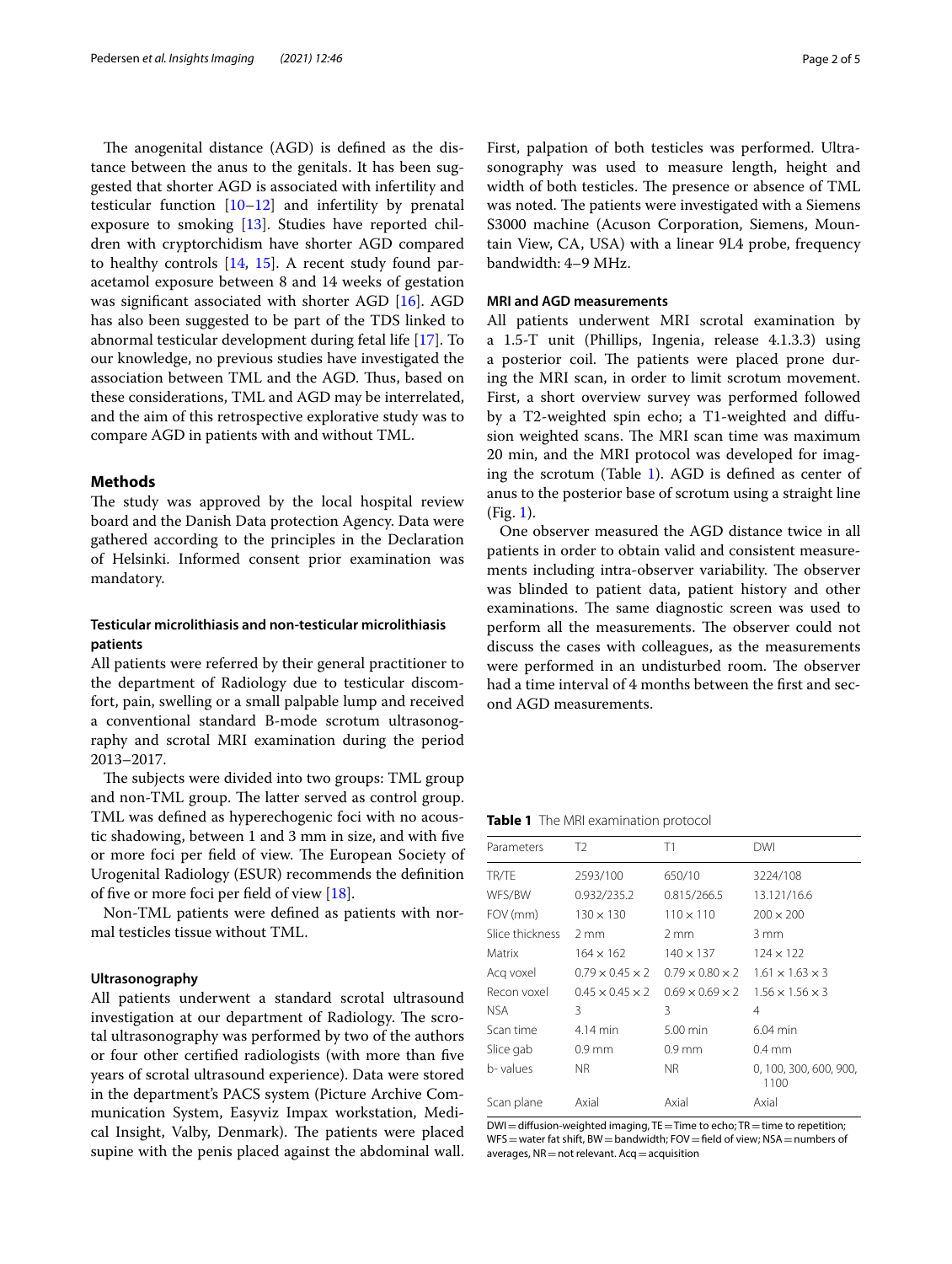

## <span id="page-2-0"></span>**Statistics**

All analyses were performed with STATA statistical software (version 15.1 STATA Corporation, College station TX, USA). Values of  $p \le 0.05$  were considered significant.

Association between TML and non-TML was assessed using Chi-square test for categorical variables and Mann–Whitney U-test for continuous variables. Continuous data were summarized using mean, and categorical data summarized by frequency distributions. Normal distribution of AGD measurements was tested with Shapiro–Wilk test. AGD measurements were not normally distributed.

Interclass correlation (ICC) estimate, and 95% confdence interval based on two-way random-efects model.

## **Results**

Figure [1](#page-2-0) demonstrates how the AGD measurements were performed using a straight line from the center of the anus to the posterior base of the scrotum using a sagittal MRI image.

One hundred and one male patients were included (patient flow diagram, Fig.  $2$ ). The patients were divided into a TML and non-TML group. The TML-group included 53 (52%) patients and the non-TML included 48 (48%) patients. Nineteen (35.8%) TML patients were diagnosed with bilateral TML.

The mean age was 46.8 years in all patients (range  $23-80$  years). The mean age in the TML-group was  $46.9$  $(\pm 13.1,$  range 23–70 years), and mean age in the non-TML-group was 46.6 years  $(\pm 14.0; \text{ range } 23-80 \text{ years})$ . There was no statistical difference in age groups between the two groups  $(p=0.71)$ .



<span id="page-2-2"></span><span id="page-2-1"></span>**Table 2** Association between TML and non-TML subjects

| Variable     | <b>TML</b><br>$n = 53(%)$ | Non-TML<br>$n = 48$ (%) | $p$ value* |
|--------------|---------------------------|-------------------------|------------|
| Age          |                           |                         | 0.71       |
| $<$ 30       | 5(9.4)                    | 4(8.3)                  |            |
| $30 - 39$    | 12 (22.6)                 | 14 (29.1)               |            |
| $40 - 49$    | 14(26.4)                  | 15(31.2)                |            |
| $50 +$       | 22 (41.6)                 | 15 (31.2)               |            |
| Varicocele   |                           |                         | 0.91       |
| Unilateral   | 7(13.2)                   | 5(10.4)                 |            |
| Bilateral    | 3(5.7)                    | 3(6.3)                  |            |
| None         | 43 (81.1)                 | 40 (83.3)               |            |
| Hydrocele    |                           |                         | 0.22       |
| Unilateral   | 16(30.2)                  | 8(16.7)                 |            |
| Bilateral    | 10 (18.9)                 | 8(16.7)                 |            |
| None         | 27 (50.9)                 | 32(66.6)                |            |
| Spermatocele |                           |                         | 0.74       |
| Unilateral   | 13 (24.5)                 | 11(22.9)                |            |
| Bilateral    | 4(7.6)                    | 2(4.2)                  |            |
| None         | 36 (67.9)                 | 35 (72.9)               |            |
| Hernia       |                           |                         | 0.07       |
| Yes          | 0(0)                      | 3(6.3)                  |            |
| No           | 53 (100)                  | 45 (93.7)               |            |
| Cyst         |                           |                         | 0.19       |
| Yes          | 2(3.8)                    | 5(10.4)                 |            |
| No           | 51 (96.2)                 | 43 (89.6)               |            |

Chi-squared test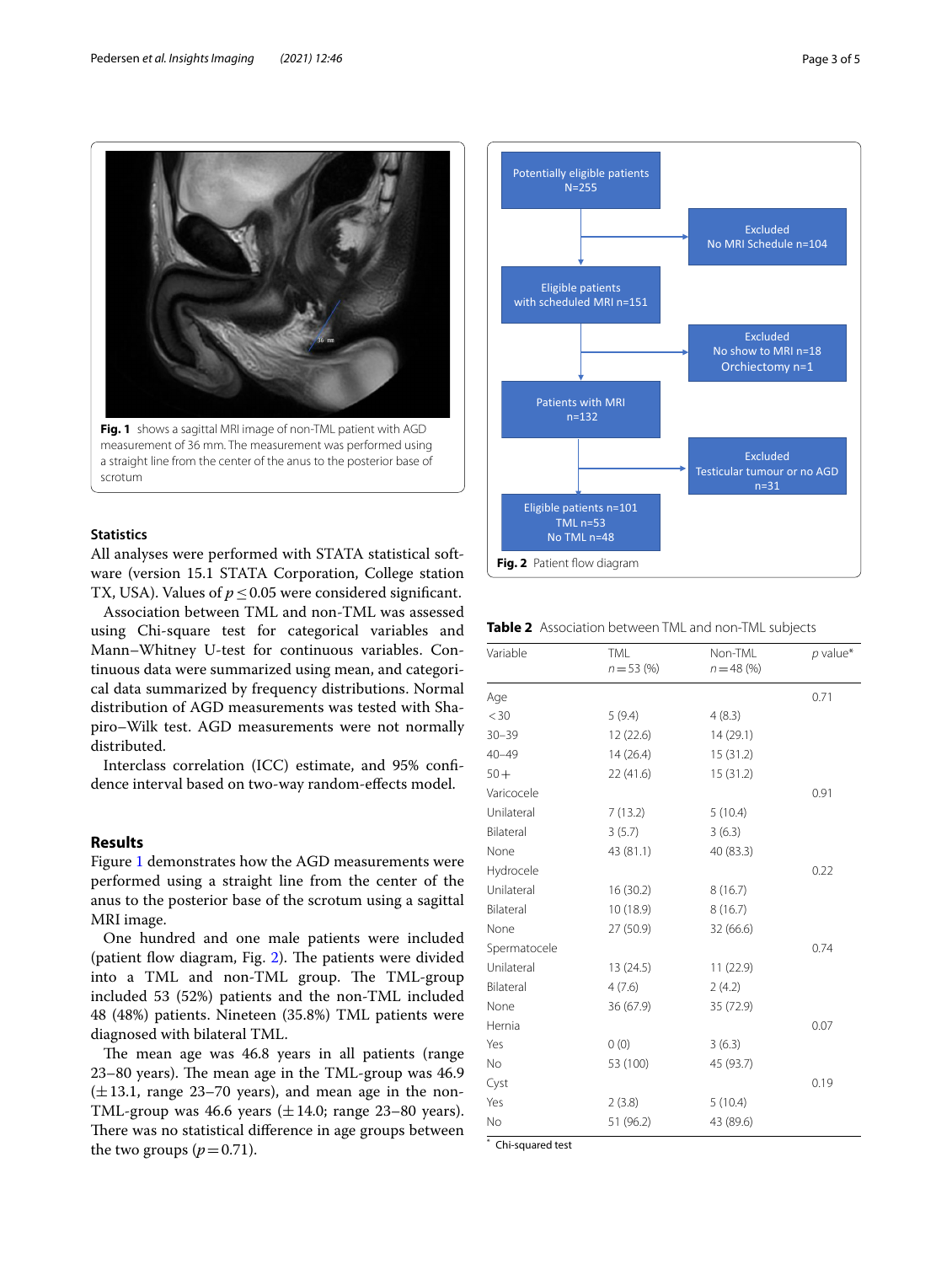In the TML-group, the AGD mean was  $5.4 \ (\pm 1.07) \ \text{cm}$ (range 29–79 mm), and in the non-TML group the AGD was 5.9  $(\pm 1.03)$  cm (range 35–85 mm). Table [2](#page-2-2) shows association between TML and non-TML subjects. The AGD was lower in TML patients compared to Non-TML patients ( $p=0.04$ ). There were no differences between the two groups on the presence of testicular cyst, hernia, varicocele, spermatocele or hydrocele.

The intra-observer variability measuring the AGD was very good with an ICC of 0.92 (5% confdence interval 0.883–0.947).

## **Discussion**

In this study, AGD was lower in the TML group compared to non-TML group  $(p=0.04)$ . TDS suggests abnormal development of the male reproductive system during fetal life could be a disorder that becomes clinically apparent during infancy or adulthood  $[17]$  $[17]$  $[17]$ . TDS includes cryptorchidism, poor semen quality, low testicular volume, infertility and testicular cancer.

The association between TML and infertility is not well understood. The pathogenesis of TML is considered to be intratubular obstructions of the seminiferous tubules. Yee et al. suggested that decreased fertility may be expected in patients with TML as 30–60% of the seminiferous tubules may be obstructed by intratubular concretions [[19\]](#page-4-11). This study does not investigate male infertility. Still, AGD is of great importance for the public health as AGD has potential to become a biomarker. Especially as AGD appears to be constant during adulthood [[20\]](#page-4-12).

No diference was found between TML and non-TML and common testicular conditions, e.g., varicocele, spermatocele and hydrocele. This suggests that TML may not afect the common testicular conditions. However, the diference in AGD 5.4 cm versus 5.9 could be caused by chance or by a small sample size. Therefore, more studies are warranted to confrm this fnding.

Intra-observer measurement error variability was excellent, showing that AGD obtained by MRI can be assessed reliable. Studies focusing on AGD in adults are limited, since most studies have investigated infants and young children. Furthermore, there is no gold standard concerning measurement of AGD in adult males. Yet, two studies investigating interobserver agreement in adult males have found good and very good interclass correlation of 0.80 and 0.932, respectively [[21,](#page-4-13) [22](#page-4-14)]. Both studies used a stainless-steel digital calliper. This demonstrates that AGD is an easily obtained measurement but using calliper is not a patient friendly investigation. We also found an excellent interclass correlation (ICC 0.92). Measurement using MRI has the advantage that there is no risk of movement during the alignment; furthermore, it is an easy, and repeatable tool. In general, MRI of the scrotum is seldomly performed in clinical practice, mostly due to scrotal ultrasonography is an easier and cheaper modality. However, as demonstrated in the present study, MRI provides high-quality image, and AGD is easily measured. Additionally, measuring AGD by MRI is more accepted by the patients, as the measurement is done electronically and retrospective. We advocate that MRI is a feasible tool to measure AGD, and it may be considered as a clinical tool when investigating infertility in the future.

## **Limitation**

Potential limitations in this study may be that the cohort was based on symptomatic patients', and therefore, the included patients may not represent the general population. However, many men experience scrotal symptoms during their lifetime. Another limitation was prone position during MRI. This may affect the AGD measurements, as the scrotum may be more compact, but one could argue that the AGD will be more precise as the prone position limits movement of the scrotum. Nevertheless, this study is the frst to suggest MRI as a tool to measure the AGD length. This method has some limitation and cannot be transferred directly into clinical practice because scrotal MRI is not a widely used examination available. Furthermore, compared to ultrasound it is an expensive examination. This will potentially limit the use in daily clinical practice. However, this study showed that AGD is easily obtained.

#### **Conclusion**

This study provides new knowledge about AGD in men with TML. MRI provides AGD measurement without any discomfort to patients and is easy to perform. AGD can be MRI monitored in diferent groups in the future. Potentially, men under elucidation for infertility may benefit from this modality. The AGD was lower in TML patients compared to Non-TML patients  $(p=0.04)$ ; however, more studies are warranted.

#### **Abbreviations**

AGD: The anogenital distance; ICC: Interclass correlation; MRI: Magnetic Resonance Imaging; PACS: Picture Archive Communication System; TDS: Testicular dysgenesis syndrome; TML: Testicular microlithiasis.

#### **Acknowledgements**

None.

#### **Authors' contributions**

MRP wrote the frst draft, performed all analyses including editing, SRR and PJO review and editing. All authors read and approved the final manuscript.

#### **Funding**

The authors declare that this article has not received funding.